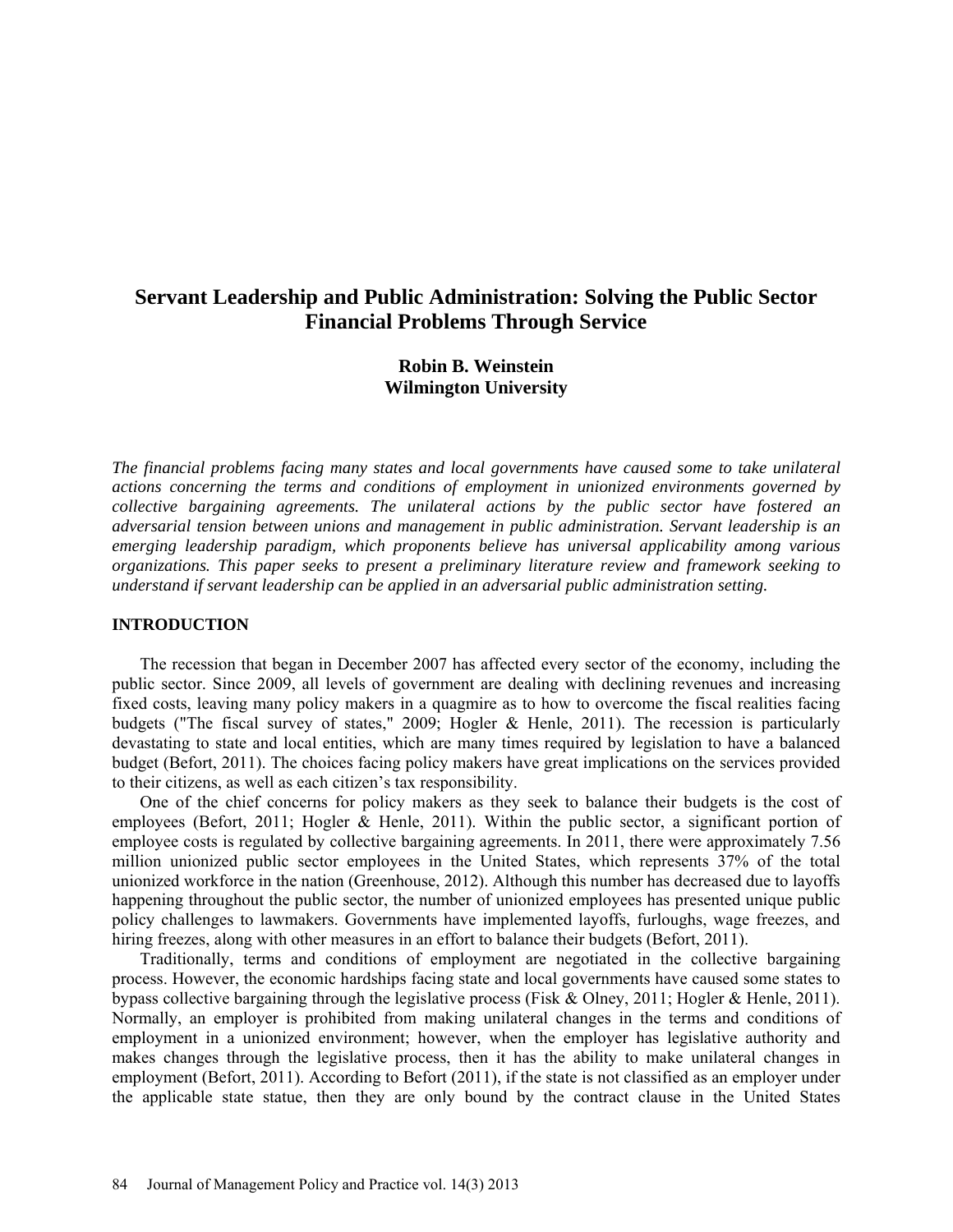Constitution. The United States Supreme Court has upheld a state's ability to supersede contracts when it is in the best interest of the public. Accordingly, there are states that have taken the opportunity to unilaterally alter the terms and conditions of employment, fostering an adversarial relationship between public sector employees and their employer, in addition to villianizing employers in the political process (Fisk & Olney, 2011). Some argue that the unilateral actions of states are not necessary, but spurred by political agendas (Fisk & Olney, 2011). Nonetheless, the impact of these debates may have increased the divide between employees and management, thereby greatly reducing the ability to foster cooperative action between the unions and lawmakers. Fisk and Olney (2011) do not believe that collective bargaining is the problem affecting states. Rather, collective bargaining could be a source of solutions if done properly.

This paper seeks to explore whether the servant leadership management paradigm would be applicable in the public sector, specifically in addressing the fiscal challenges facing state and local governments and their correlating relationship with unions. Could servant leadership foster innovative collaboration between policy makers and unions that create solutions to the budgetary issues facing governments, without vilifying either side or taking unilateral actions?

Servant leadership is a management paradigm, which is emerging throughout literature and in application in various organizations worldwide. Proponents of the servant leadership model state that it has universal applicability across cultures, religions, and organizational models. The servant leadership model fills the void of morality that some suggest exists in other leadership paradigms. The servant leadership concept, while not explicitly stated, is derived from a Judeo-Christian foundation (Kezar, 2001; McCuddy & Cavin, 2008; Sen Sendjaya & Sarros, 2002), the concept rooted in Jesus Christ's teachings to his disciples that, in order to be a leader, one must be a servant. Building on this foundation, proponents of servant leadership assert that leaders motivated by an intrinsic desire to serve have a positive effect on his/her followers, as well as the organizational health and success (Sen Sendjaya, Sarros, & Santora, 2008).

Unionized organizations must address a variety of issues that arise in the workplace which do not exist to the same level in non-union counterparts. Specifically, the union-management relationship within a unionized context may be frequently described as adversarial. The adversarial nature of the relationship between union and management derives from the process in which unions are formed, as well as from the collective bargaining process – from development to implementation. At the bargaining table, in which union and management work to reach an agreement on terms and conditions of employment, there are often competing forces at play which cause an adversarial tension. Over the long-term, this tension has the ability to erode trust in the other party, thereby expanding the divide between union and management interests. When trust erodes between the parties, it has the potential to polarize the positions that each party represents, which in turn creates conflict. Each party is concerned with avoiding the perception of appearing weak because of their need to satisfy the goals of their constituents.

A unionized workforce, like all other organizations, requires trust as a means of advancing the overall goals and objectives of the organization. However, in an adversarial environment, the development and maintenance of trust proves difficult. When trust is lacking it can result in strikes, excessive grievances, and arbitrations. This is costly for both the union and the organization. Without trust, both sides may utilize power in an attempt to avoid the appearance of vulnerability in response to the motives and actions of the other party.

This paper hypothesizes that servant leadership has the ability to transform the union-management relationship in the public sector from adversarial to cooperative by fostering an environment of trust. As both seek to trust the other side, open communication can occur without hidden agendas. Each side, in trusting the pure motives of the other, is able to seek to achieve broad organizational goals that would benefit both the employee and the employer. Applying the servant leadership paradigm in the public sector may improve the long-term union-management relationship, thereby creating an environment no longer characterized as adversarial, but an environment that fosters teamwork and innovation among parties for the common good.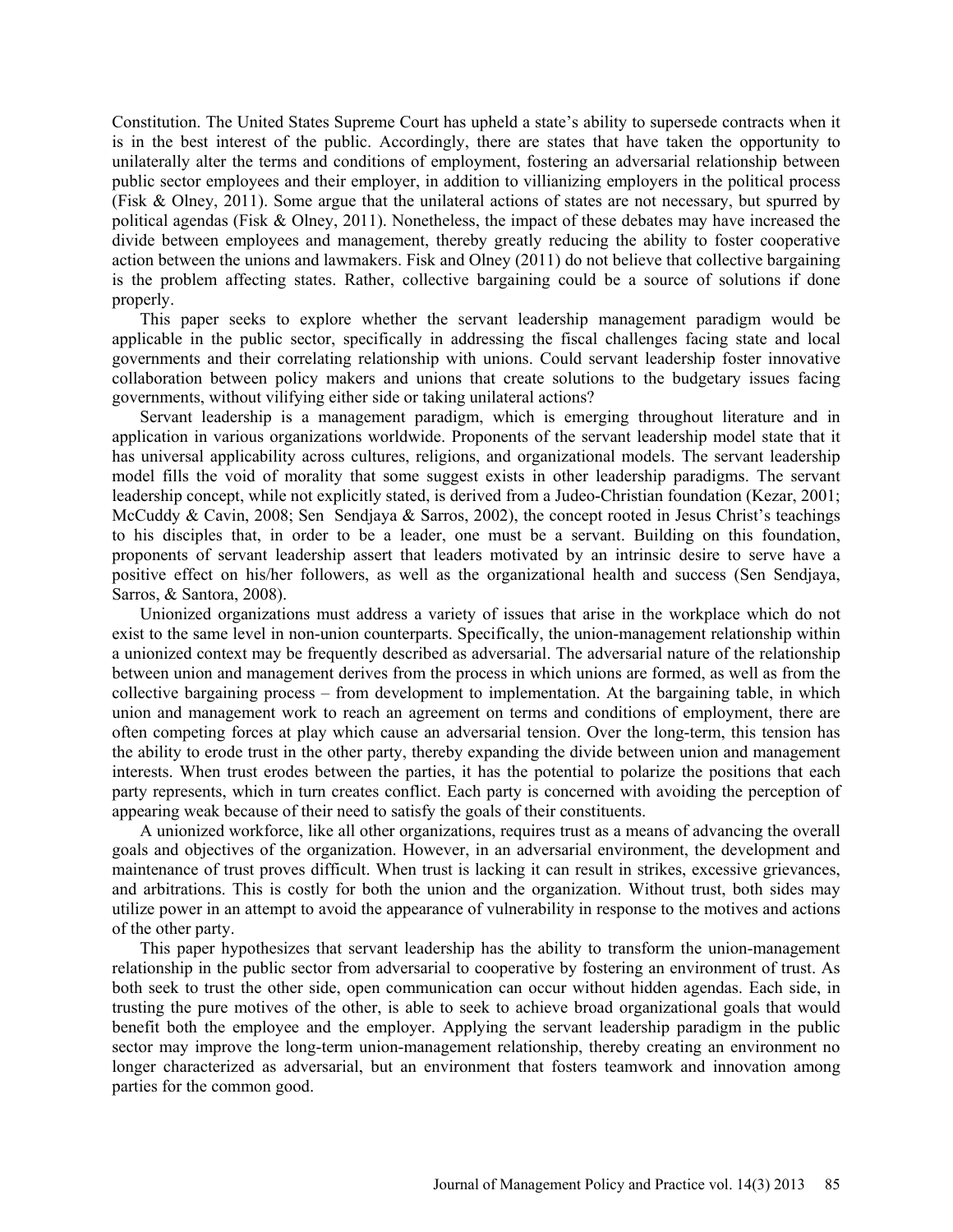### **THE ROLE OF TRUST IN ORGANIZATIONS**

Trust is the foundation of all positive human interactions, whether it is in the purview of one's home or workplace. Trust is what allows for both short-term and long-term human interactions, which advance common goals and objectives. In a rapidly changing economic landscape, trust is needed to allow for businesses to remain competitive by fostering an environment of collaboration and engagement (Reina & Reina, 2006). Kramer and Lewicki (2010) define trust as "a psychological state characterized by several components, the most important of which is some sort of positive expectation regarding others' behavior" (p. 247). Trust promotes openness through mutual vulnerability in believing that one's motive is positive and altruistic.

Trust has been demonstrated to have a relationship with organizational success. Tony Simon's (2002) study, "The high cost of lost trust", demonstrated that hotel workers were more productive and the hotel was more successful when the employees trusted their leaders. The study noted that, when an inconsistency developed between what leaders said and what they did, the employees' responded through loss of trust, commitment, and dedication (Simons, 2002). Fraser's (2010) study put forward the most frequently cited factors that lead to a breakdown in trust in an organization:

- 1. Disrespectful behaviors: discounting people of their contributions, disregarding feelings and input, and blaming other people for problems;
- 2. Communication issues: not listening to others, not working to understand the other party, and breakdown in communication around major changes;
- 3. Unmet expectations: broken promises, breaches in the psychological contract, breach of confidentiality, and breach of rules;
- 4. Ineffective leadership: punishing those who challenged authority, poor decisions, favoritism, or unwillingness to address major issues;
- 5. Unwillingness to acknowledge: taking no responsibility for mistakes or issues, not owning issues or the violation itself, placing self before the group;
- 6. Performance issues: unwilling or unable to perform basic job duties, making mistakes, issues of general competence;
- 7. Incongruence: misaligned with or not honoring core values, mission, practices; actions do not match words; and
- 8. Structural issues, including changes in systems and procedures, lack of structure or too much structure, and misalignment of job duties and authority.

These factors will erode trust over time, making it difficult for employers to inspire a cooperative environment because it will lead to higher employee turnover and lower productivity (Reina & Reina, 2006; Simons, 2002). This has led for some to call for new methods in building and maintaining trust in the workforce (Olekalns & Smith, 2008).

# **Leadership and Trust**

The servant leadership paradigm evolved from the transformational leadership paradigm, which dominated most of the latter part of the  $20<sup>th</sup>$  century. Transformational leadership involves engaging managers in actions designed to enlist subordinates as partners in organizational objectives (Burns, 1978). The behaviors which foster this type of leadership emerge from within the leader, rather than as a reaction to the actions of the subordinate (Bugenahagen, 2006). The behaviors that support the transformational leadership concept include: idealized influence, inspirational motivation, intellectual stimulation, and individual consideration (Avolio, Waldman, & Yammarino, 1991). Each of these behaviors is designed to invest in subordinates who will then invest themselves into the organizational goals and objectives. This leadership model recognizes personnel as resources of the organization through the creation of a participatory management philosophy.

One of the critiques of the transformational model of leadership is that, while it may spur organizational transformation, it does not encourage trust in the organization or the leader (Ekvall, 1991).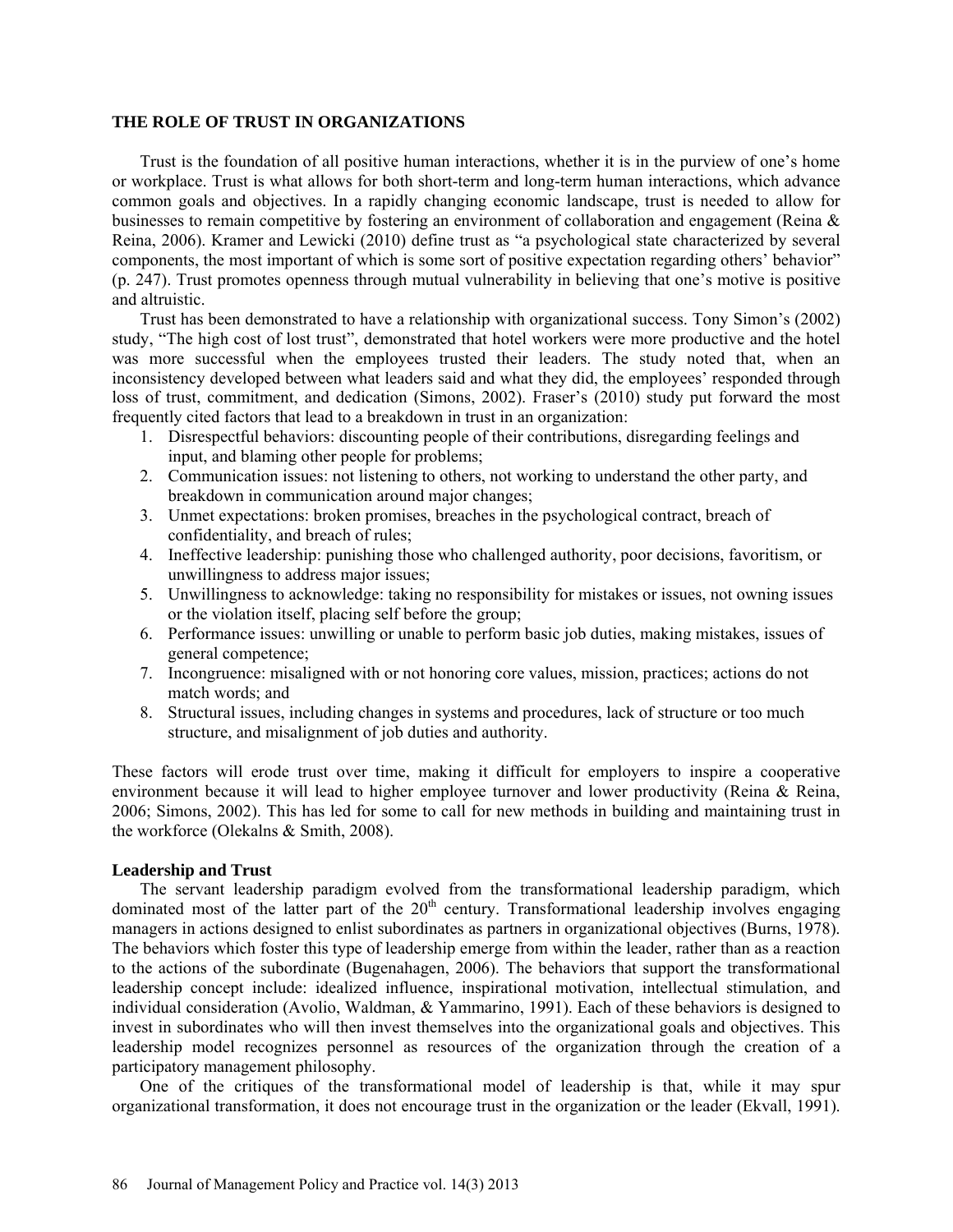Joseph and Winston (2004) state that the "relationship between leader behavior and organizational behavior is well established" (p. 8). The lack of trust is hypothesized to be related to the focus of the leader. In the transformational model of leadership, the focus is on the organization and the leader's objectives; whereas, "servant leaders focus more on the people who are the followers" (Stone, Russell, & Patterson, 2003, p. 349). According to Washington et al. (2006), "honesty and integrity build trust, which is an essential component of servant leadership and is critical in establishing credibility of servant leadership" (p. 710).

Under the pure transformational leader model, employees may distrust the leader; they may perceive that his or her investment in them as people is only being done to advance his or her agenda and organizational objectives (Whetstone, 2002). Transformational leaders are prone to self-aggrandizement and may take credit for the work of their followers. While the environment fosters creativity and commitment, it may either create an amoral environment at best and at worst an immoral environment in which fear and distrust permeate the culture (Whetstone, 2002).

#### **Servant Leadership and Trust**

Robert Greenleaf recognized that the transformational leadership model was lacking in moral and ethical motivations which would promote long-term trust among members of the organization (Farling, Stone, & Winston, 1999). While both the transformational and servant leadership models promote organizational success through investment in the followers, for Greenleaf the distinction is motivation:

The servant-leader is servant first. It begins with the natural feeling that one wants to serve. The conscious choice brings one to aspire to lead. The best test is: do those served grow as persons; do they, while being served, become healthier, wiser, freer, more autonomous, more likely themselves to become servants? (Greenleaf, 1998, p. 1)

The servant leadership model evolved from the understanding that, while the transformational model of leadership proved effective in bringing forth tangible results, it did so at the expense of organizational trust because of the perceived motivation of the employer.

The servant leader places ultimate value on the human component of an organization and seeks to improve the lives of the employees, without any other motive (Smith, Montagno, & Kuzmenko, 2004). The leader recognizes that, by serving the members of the organization, it "will carry [him/her] beyond the material rewards otherwise proffered to the mere job holder" (Kalwies, 1988, p. 117). The motivation of the servant leader is what sets his/her management approach apart from other leadership styles (Smith et al., 2004). According to Kent Keith (2008), Executive Director of the Greenleaf Center for Servant Leadership, servant leaders "are motivated to make life better for others, not just for themselves" (p. 10). In turn, a work environment grounded in self-sacrificial service will spur greater innovation and productivity because it creates an environment in which a follower is a partner in the organization's success (Graham, 1991; Greenleaf, 1998; Keith, 2007).

The leader engaging in the servant leadership model does so because it is morally right to invest in other people, while the transformational leader invests in others because it is the right choice for the company. The servant leader appears to be guided by a higher sense of calling rather than organizational commitment. In turn, proponents of servant leadership suggest that the sacrificial servant leader investment in human capital will meet and exceed the financial goals of the organization and will have a multiplier effect in creating other servant leaders. The emphasis is not on the return to the organization, but the growth of individuals. The altruistic nature of servant leadership has led some to believe that this leadership paradigm has the ability to create and support trust within an organization. In Joseph and Winston's (2004) study analyzing the correlation between servant leadership, leader trust, and organizational trust, they draw the conclusion that servant leadership positively impacts followers' levels of trust in their leaders and the organization practicing this paradigm of leadership.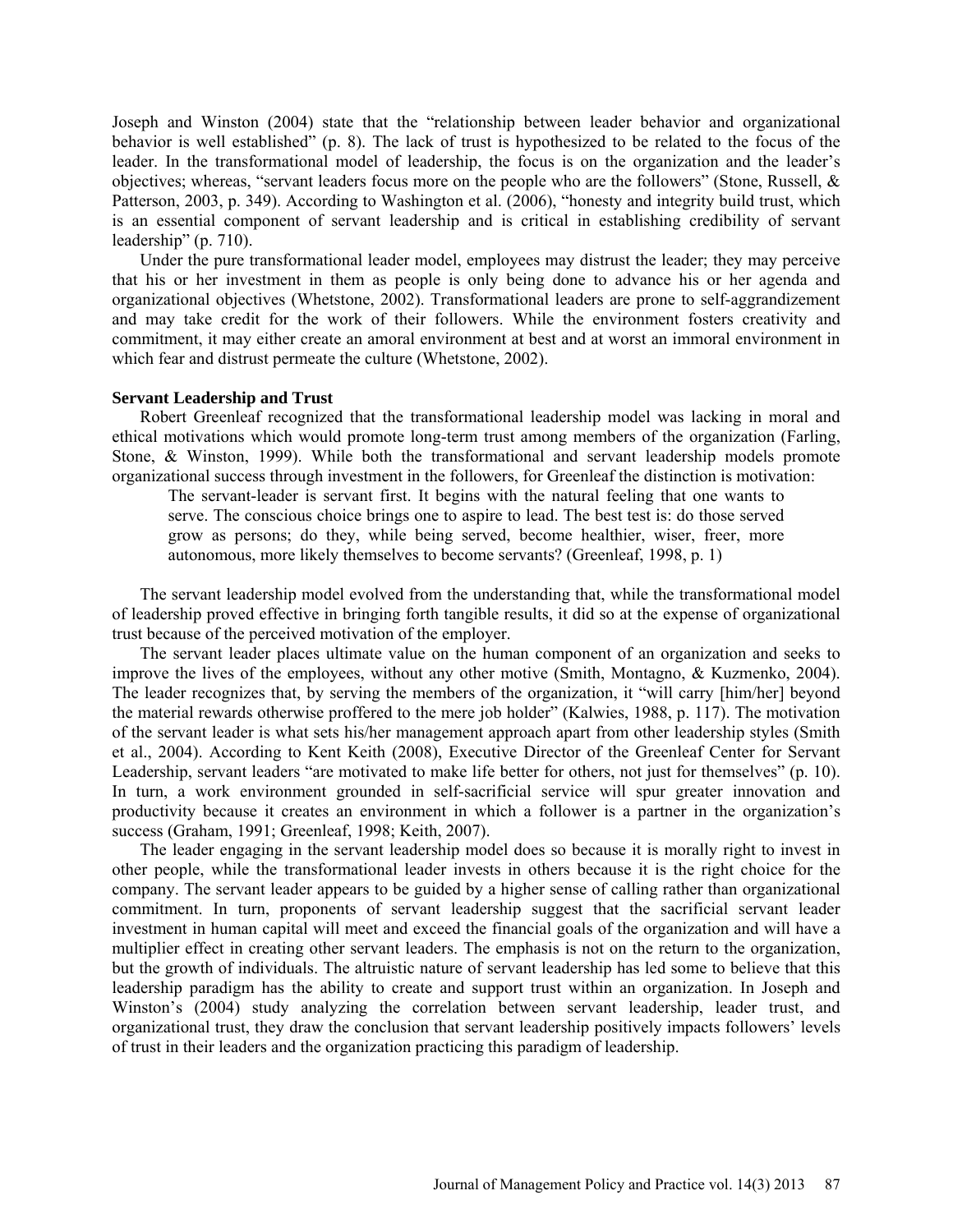#### **Organizational Trust in the Context of Collective Bargaining**

Collective bargaining is widely considered an adversarial process in which management and labor unions negotiate various terms and conditions of employment (Jensen, 1963). Unionized governmental entities did not start that way, but through a unionization campaign the workers unite, despite organizational efforts to prevent the unionization of its workforce. Accordingly, the birth of the collective bargaining process within an organization is in an adversarial environment (Chaison & Plovnick, 1986). This adversarial atmosphere will many times persist as both union and management seek to represent their interests.

The process of collective bargaining has been characterized by protracted meetings in which each party "tests the position of the other, and if skillful, finds out where the other will settle short of striking or taking a strike" (Jensen, 1963 p.552). Throughout this process, both parties engage intellectual and emotional tactics designed to understand the true position of the other side (Olekalns & Smith, 2008). The extent and degree to which either party utilizes the tactics of deception is correlated with the level of trust that the parties have with one another (Olekalns & Smith, 2008).

While the collective bargaining process is inherently an adversarial process, there are proponents that suggest the process does not have to remain this way, but instead can be transformed into a cooperative partnership (Chaison & Plovnick, 1986; Olekalns & Smith, 2008). When unions recognize that the organization is interested in the welfare of the employees, as well as the overall organizational health, then the process can become a means in which both parties seek to aid in the success of the other. Recognizing the symbiotic relationship that union and management have to one another and how this relationship affects overall performance can transform the collective bargaining process into an incubator of organizational development, thus moving beyond the traditional discussions of terms and conditions of employment. However, the transformation of the collective bargaining process requires substantive actions, including the demonstration of a willingness to trust the other side and a commitment to demonstrating that it is worthy of trust.

Trust needs to be cultivated before, during, and after the collective bargaining process. Organizations that promote shared sacrifice and shared rewards throughout the structure lend themselves to higher levels of trust in the collective bargaining process (Chaison & Plovnick, 1986). Additionally, Chaison & Plovnick (1986) note that the personalities of those involved in the collective bargaining process are also important in generating a collaborative, trusting environment. According to Washington, Sutton and Feild, (2006) the attributes of a servant leader are directly related to the leader's values and personality. Russell (2000) notes that the values of the leader "ultimately influence organizational performance" (p. 81). The values of "care for followers, integrity, and competence are all necessary to foster interpersonal trust – an essential ingredient in servant leadership" (Washington, Sutton, & Feild, 2006, p. 701). One of the central arguments in favor of servant leadership is that the values of the leader demonstrated through particular attributes will bring about greater trust, which in turn spurs greater productivity and innovation.

Those participating in the collective bargaining process need to have the ability to believe in the sincerity of the other party's claims in order for negotiations to move forward. Olekalns & Smith (2008) found that, when there are high levels of trust and optimism, there was a decrease in the use of deception during the negotiations. The foundation of one's ability to ascertain the sincerity of the other is hypothetically correlated to the degree of trust that has been cultivated by each party, which is linked to the values and attributes of the participants.

# **CONCLUSIONS AND DIRECTIONS FOR FUTURE RESEARCH**

The impact of the state governments' unilateral employment actions in unionized environments erodes the foundation of trust necessary to foster cooperative action between the parties in the collective bargaining process. These actions within the public sector environment have long lasting implications between various constituencies in their respective jurisdictions. Rather than cooperatively facing the fiscal challenges, both sides have vilifying the other, resulting in a loss of trust and productivity. While the unilateral actions of the government may be able to alleviate short-term fiscal issues facing the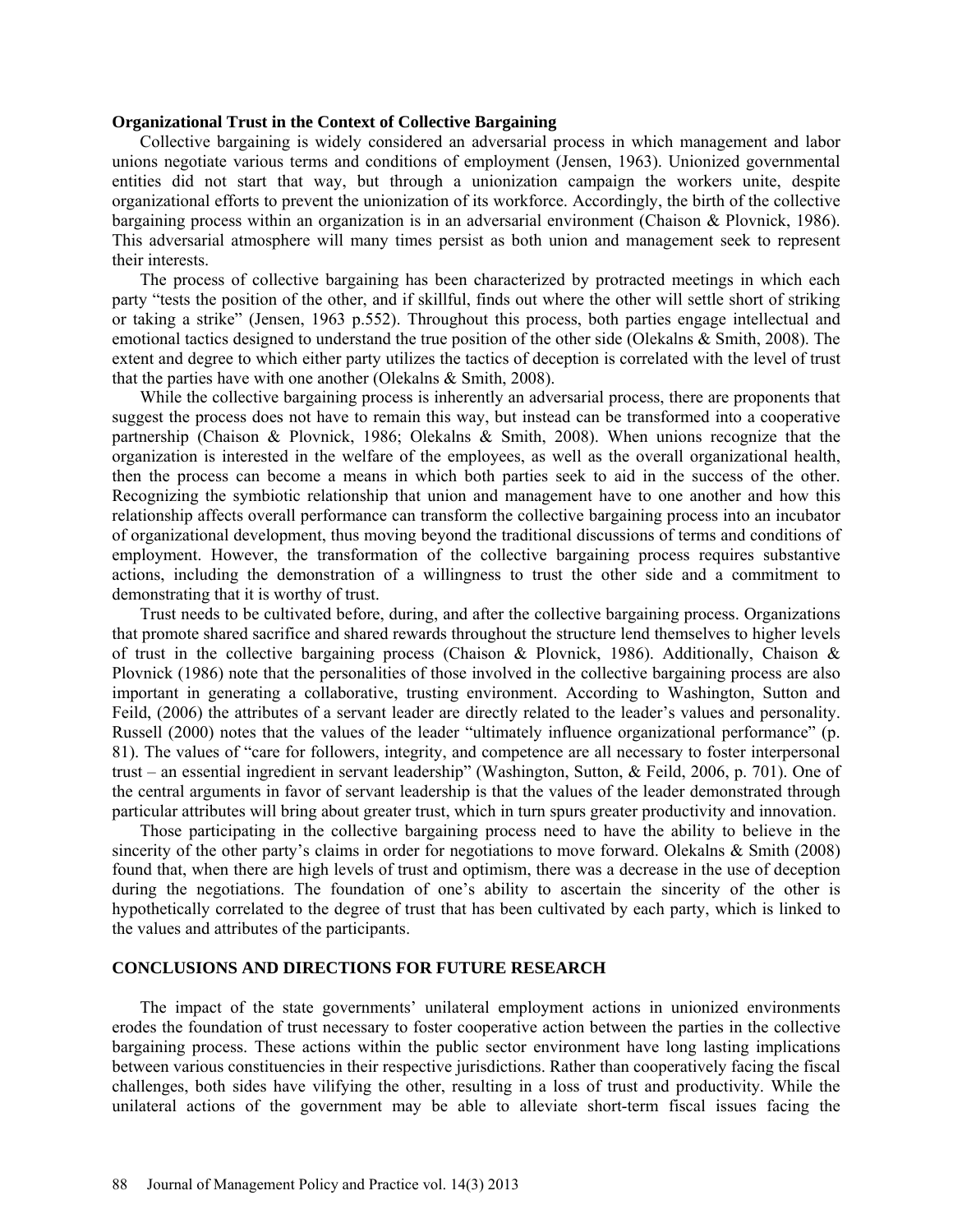jurisdiction, it does so at the expense of trust, which will be needed to address long-term needs. Fisk and Olney (2011) propose that a new plan of action needs to be proposed in addressing the fiscal crisis affecting state and local governments. Might servant leadership be the answer to addressing the concerns facing governments?

This paper highlighted the need for continued research and discussion as to the universal applicability of the servant leadership paradigm, specifically within the public sector. A cursory review of the literature does support the idea that the servant leadership paradigm would be applicable in a public sector unionized setting and could provide a relationship of trust to address the problems affecting governments. While initially the implementation of servant leadership may be perceived as a weakness on the part of the party engaging the paradigm, it does have the ability to create sustainable trust within the relationship. If indeed the servant leadership model develops sustainable trust, then it would prove beneficial for both the government and the unions in the collective bargaining process by promoting an environment of open communication and collaborative problem solving. The literature does demonstrate that when there is trust between union and management in the negotiations of collective bargaining agreements, the process becomes less adversarial and more productive in achieving mutual goals (Plovnick & Chaison, 1985).

Further research is needed to empirically support the hypothesis that servant leadership could transform the adversarial and protracted nature of the union-management relationship in the public sector. Perhaps the servant leadership model could transform the adversarial nature of collective bargaining into a sustainable incubator of innovation through collaboration, which could address the problems confronting state and local governments.

## **REFERENCES**

Avolio, B.J., Waldman, D., & Yammarino, F.J. (1991). Leading in the 1990's: The four i's of transformational leadership. *Journal of European Industrial Training, 15*(4), 9-16.

Befort, Stephen F. (2011). Public sector employment under seige. *Indiana Law Journal, 87*(1).

Bugenahagen, Marilyn J. (2006). *Antecedents of transactional, transformational, and servant leadership: A constructive-development theory approach.* (Dissertation), University of Nebraska, Lincoln, Nebraska.

Burns, J.M. (1978). *Leadership*. New York: Harper & Row.

Chaison, Gary N., & Plovnick, Mark S. (1986). Is there a new collective bargaining? *California Management Review, XXVIII*(4), 54-61.

Ekvall, Goran. (1991). Change-centred leaders: Empirical evidence of a third dimension of leadership. *Leadership & Organization Development Journal, 12*(6), 18-23.

Farling, Myra L. , Stone, A. Gregory, & Winston, Bruce E. (1999). Servant leadership: Setting the stage for empirical research. *The Journal of Leadership Studies, 6*(1/2), 49-72.

. The fiscal survey of states. (2009): The National Governors Association & The Nationsl Associaiton of State Budget Officers.

Fisk, Catherine, & Olney, Brian. (2011). Collective bargaining is not the cause of state budget problems: University of California.

Graham, Jill W. (1991). Servant-leadership in organizations: Inspirational and moral. *Leadership Quarterly, 2*(2), 105-119.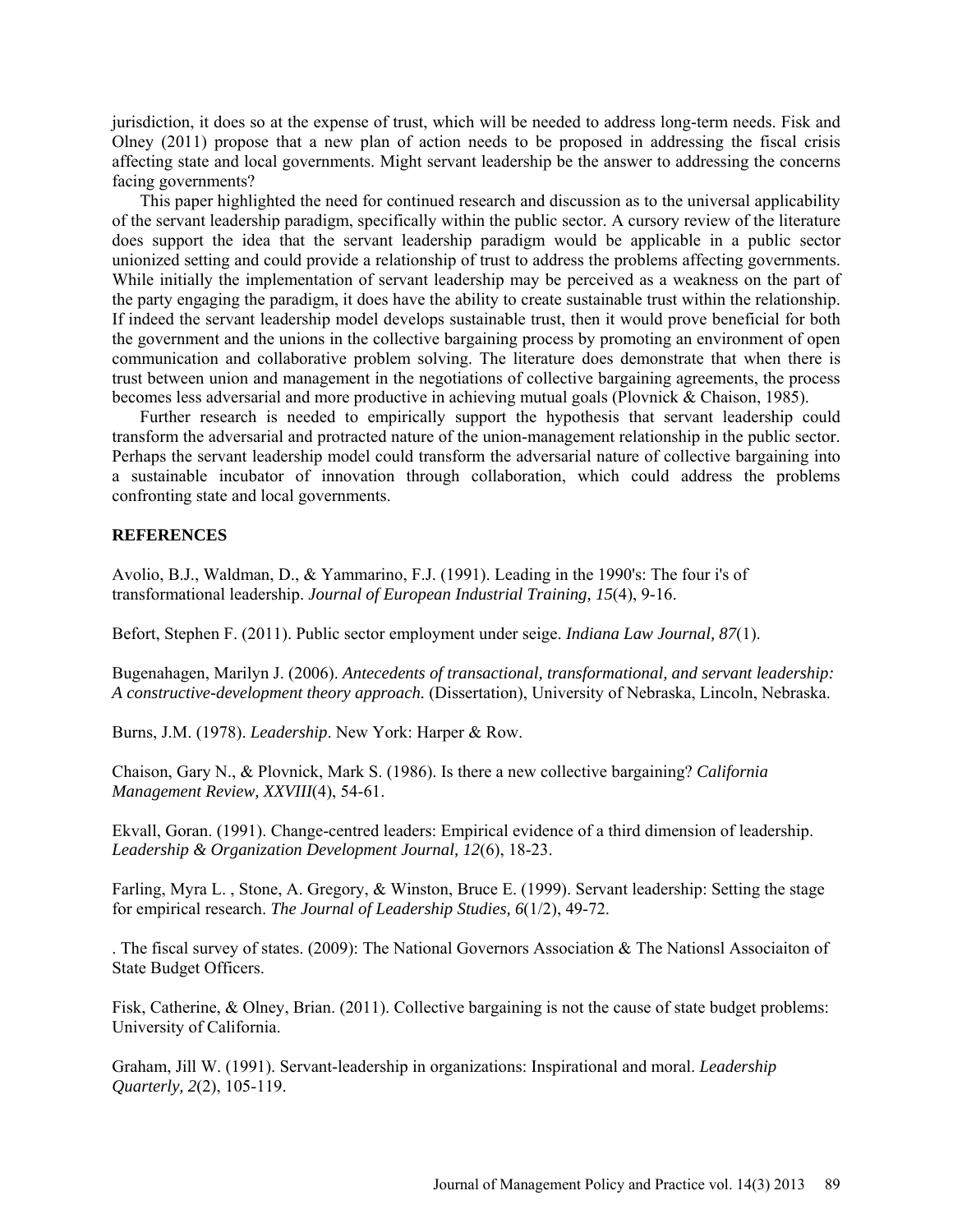Greenhouse, Steven. (2012). Union membership rate fell again in 2012. from <http://www.nytimes.com/2012/01/28/business/union-membership-rate-fell-again-in-2011.html>

Greenleaf, Robert K. (1998). *The power of servant leadership*. San Francisco: Berrett-Koehler Publishers, Inc.

Hogler, Raymond, & Henle, Christine. (2011). The attack on public sector unions in the united states: How regional culture influences legal policy. *Labor Law Journal, 62*(3).

Jensen, Vernon H. (1963). The process of collective bargaining and the question of its obsolescence. *Industrial and Labor Relations Review, 16*(4), 546-556.

Kalwies, Howard H. (1988). Ethical leadership: The foundation for organizational growth. *The Howard Journal of Communications, 1*(3), 113-130.

Keith, Kent. (2007). *The case for servant leadership*. Westfield, IN: The Greenleaf Center for Servant Leadership.

Kezar, Adrianna. (2001). Investigating organizational fit in a participatory leadership environment. *Journal of Higher Education Policy & Management, 23*(1), 85-101.

Kramer, Roderick M., & Lewicki, Roy J. (2010). Repairing and enhancing trust: Approaches to reducing organizational trust deficits. *The Academy of Management Annals, 4*(1), 245-277.

McCuddy, Michael K., & Cavin, Matthew C. (2008). Fundamental moral orientations, servant leadership, and leadership effectiveness: An empirical test. *Review of Business Research, 8*(4), 107-117.

Olekalns, Mara, & Smith, Philip L. (2008). Mutually dependent: Power, trust, affect and the use of deception in negotiation. *Journal of Business Ethics, 85*, 347-365.

Plovnick, Mark S., & Chaison, Gary N. (1985). Relationships between concession bargaining and labormanagement cooperation. *Academy of Management Journal, 28*(3), 697-704.

Reina, Dennis S., & Reina, Michelle L. (2006). *Trust and betrayal in the workplace*. San Francisco: Berrett-Koehler Publishers, Inc.

Sendjaya, Sen , & Sarros, James C. (2002). Servant leadership: It's origin, development, and application in organizations. *Journal of Leadership and Organization Studies, 9*(2), 54-64.

Sendjaya, Sen, Sarros, James C., & Santora, Joseph C. (2008). Defining and measuring servant leadership behaviour in organizations. *Journal of Management Studies, 45*(2), 402-424.

Simons, Tony (Producer). (2002). The high cost of lost trust. *Harvard Business Review*. Retrieved from <http://hbr.org/2002/09/the-high-cost-of-lost-trust/ar/1>

Smith, Brien N., Montagno, Ray V., & Kuzmenko, Tatiana N. (2004). Transformational and servnat leadership: Content and contextual comparisons. *Journal of Leadership & Organizational Studies, 10*(4), 80-91.